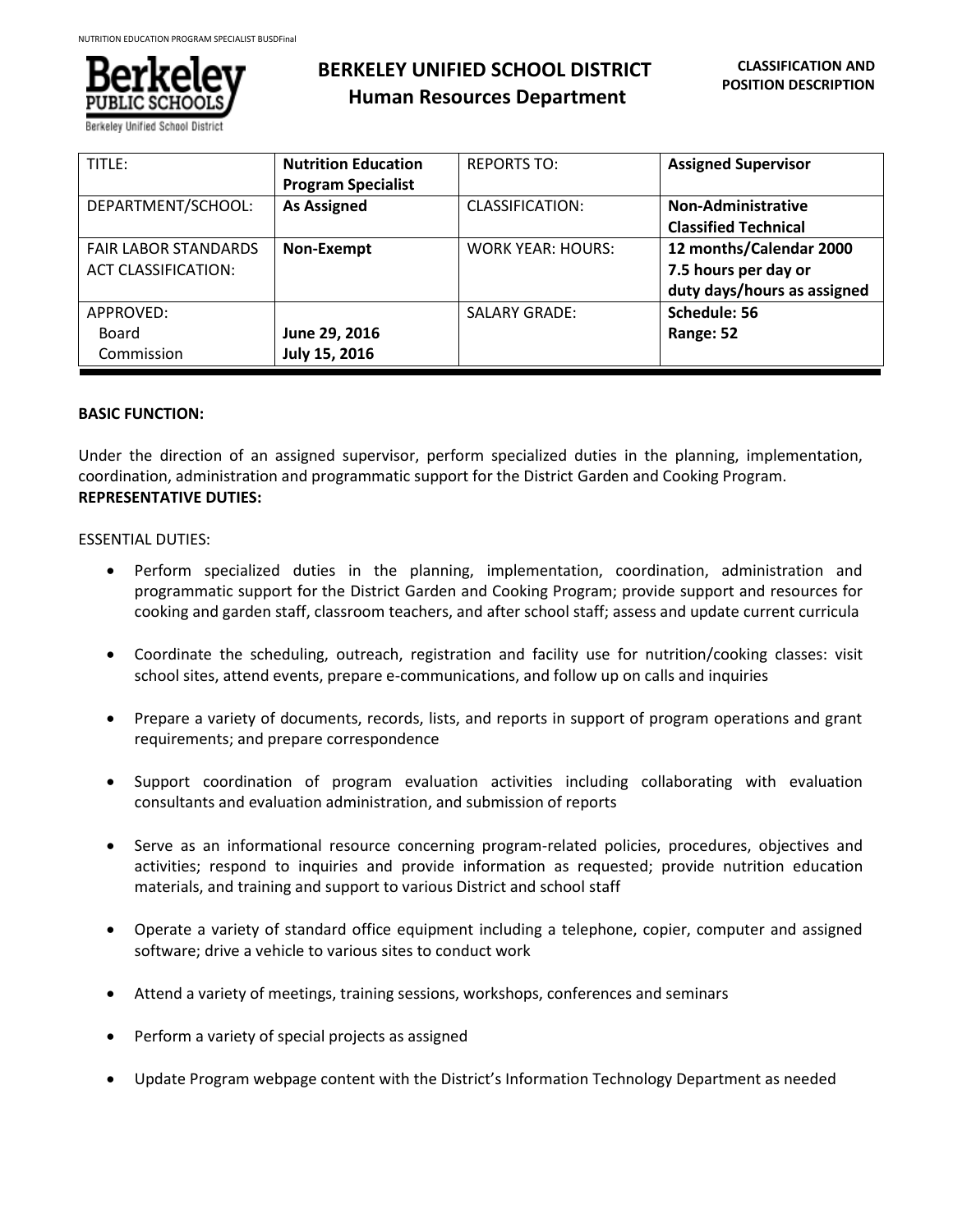OTHER DUTIES: Perform related duties as assigned

# **KNOWLEDGE AND ABILITIES:**

#### KNOWLEDGE OF:

Policies and objectives of assigned programs Applicable federal, State and local laws and regulations and court decisions applicable to assigned area of responsibility Nutrition education and/or school garden curricula Public outreach and involvement techniques Record-keeping techniques Oral and written communication skills Interpersonal skills using tact, patience and courtesy Modern office practices, procedures and equipment Operation of a computer and assigned software Public speaking techniques

# ABILITY TO:

Perform specialized duties in the planning, implementation, coordination, administration and programmatic support for the District cooking and garden program Coordinate the scheduling, outreach, registration and facility use for nutrition and cooking classes Analyze situations accurately and determine appropriate course of action Prepare and maintain records, lists and reports related to assigned activities Interpret, apply and explain rules, laws, regulations, policies and objectives of assigned programs Interpret and respond to internal and external customer needs and expectations Coordinate and integrate multiple program work activities to meet established time lines Meet schedules and time lines Work independently with little direction Communicate effectively both orally and in writing Establish and maintain cooperative and effective working relationships with others Operate a computer and assigned software Plan and organize work Take detailed meeting notes

# **EDUCATION AND EXPERIENCE:**

Any combination equivalent to: bachelor's degree in education, public health, public administration or related field and three years of increasingly responsible experience in the implementation of program activities

# **LICENSES AND OTHER REQUIREMENTS:**

Valid California driver's license